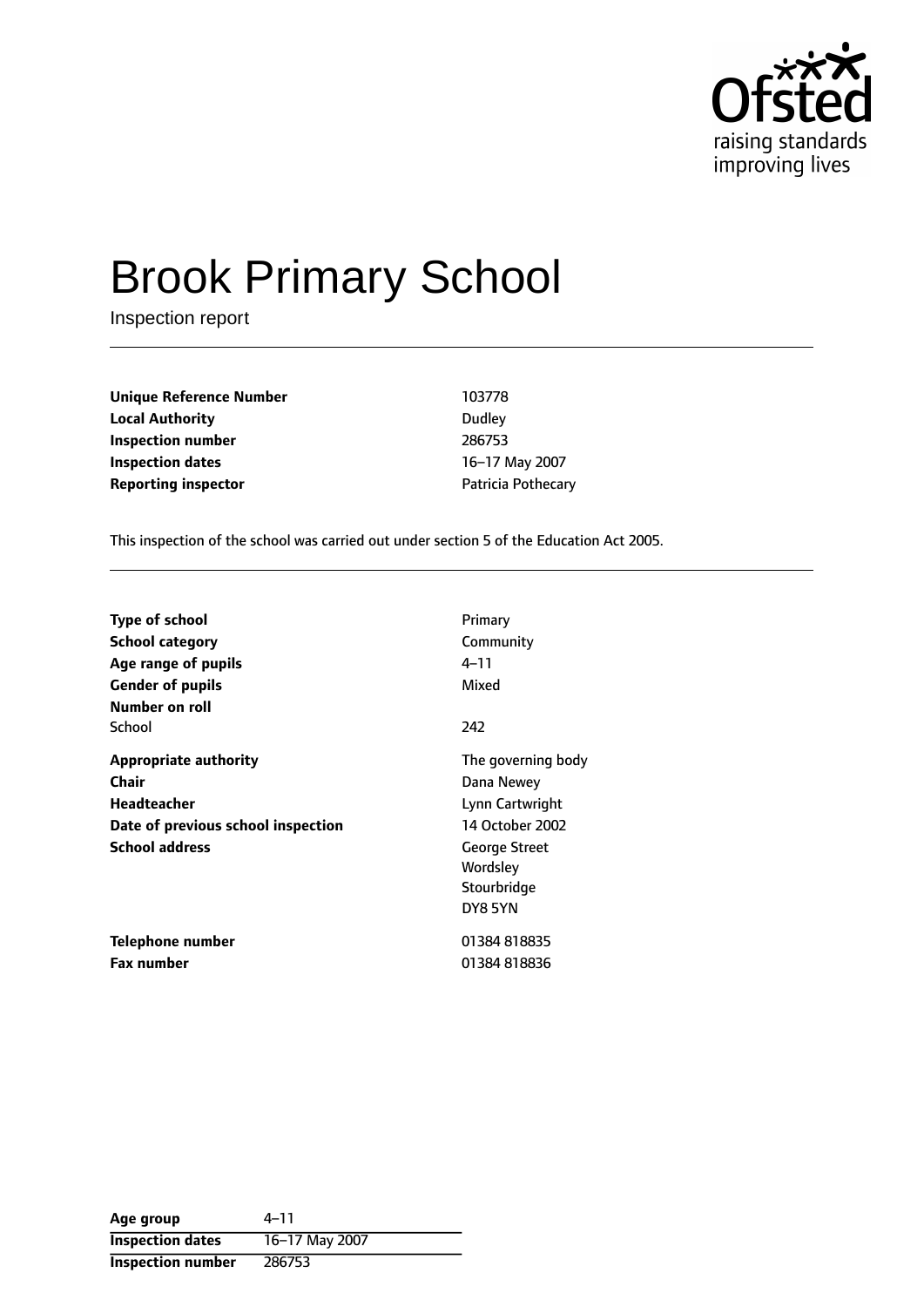.

© Crown copyright 2007

#### Website: www.ofsted.gov.uk

This document may be reproduced in whole or in part for non-commercial educational purposes, provided that the information quoted is reproduced without adaptation and the source and date of publication are stated.

Further copies of this report are obtainable from the school. Under the Education Act 2005, the school must provide a copy of this report free of charge to certain categories of people. A charge not exceeding the full cost of reproduction may be made for any other copies supplied.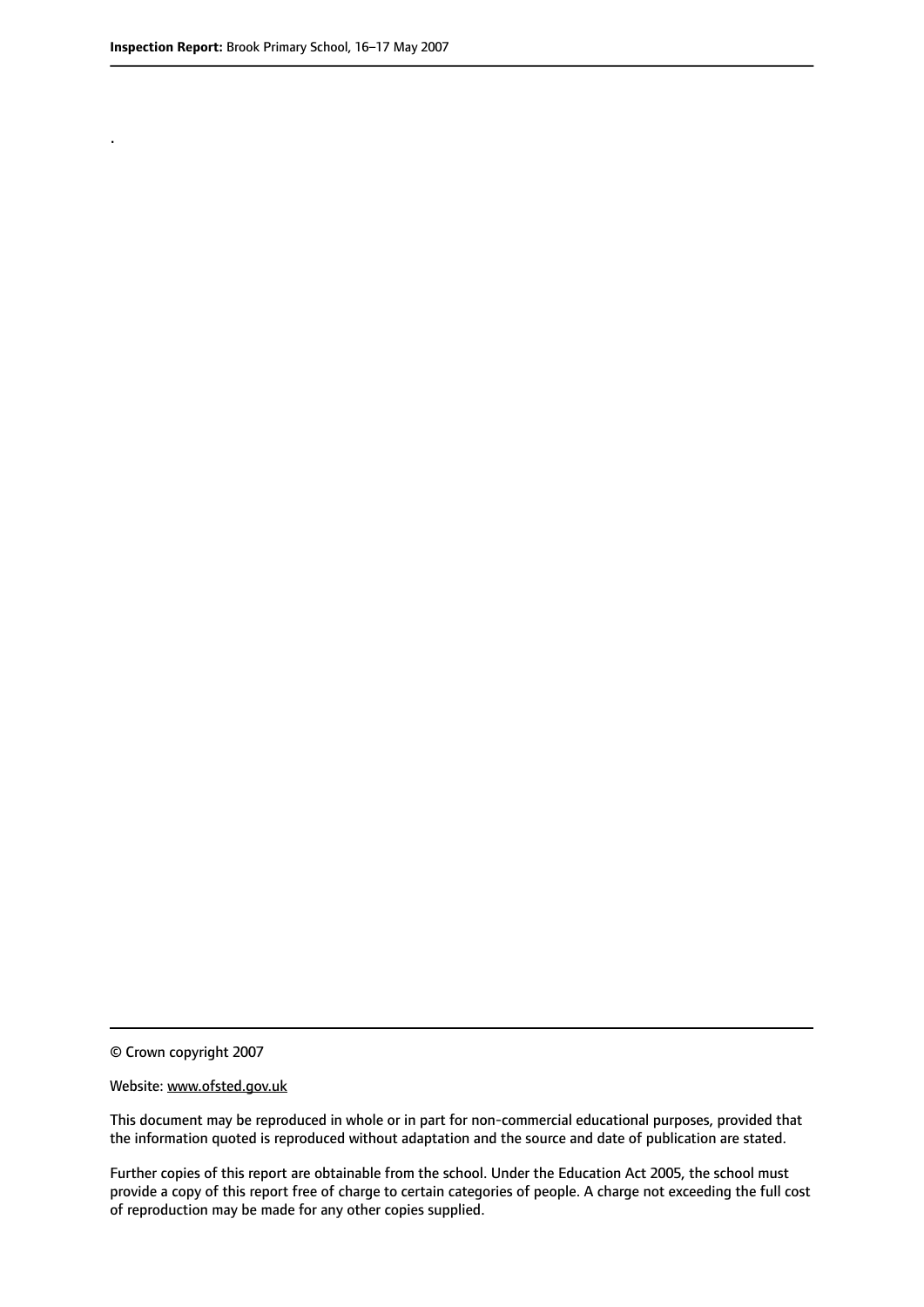## **Introduction**

The inspection was carried out by two Additional Inspectors.

#### **Description of the school**

Brook is an average sized primary school, with pupils from a mix of social backgrounds with above average levels of deprivation. Almost all pupils are of White British origin with very few from other ethnic groups. A small minority have a variety of learning difficulties.

#### **Key for inspection grades**

| Grade 1 | Outstanding  |
|---------|--------------|
| Grade 2 | Good         |
| Grade 3 | Satisfactory |
| Grade 4 | Inadequate   |
|         |              |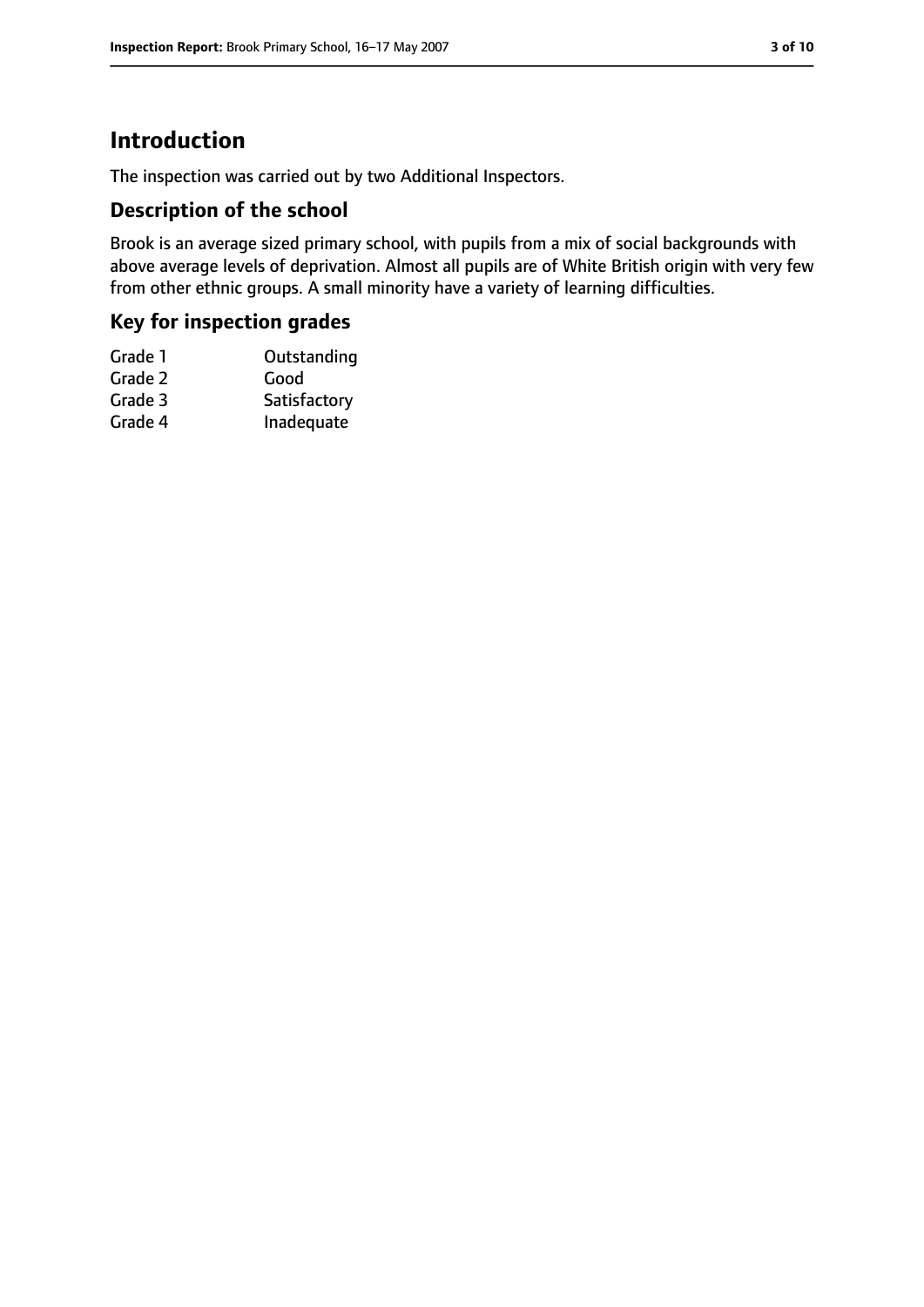## **Overall effectiveness of the school**

#### **Grade: 3**

Brook is a satisfactory school where pupils make steady gains in their learning and develop good personal and social skills. It is an exceptionally happy school, which pupils enjoy very much and as a result their behaviour is excellent. As one parent typically reported, 'Everyone is valued and made to feel important.' The standard of pupils' work is just below average when they enter and leave the school meaning that progress and achievement are satisfactory. In Reception achievement is satisfactory, although this is improving and there is some recent good progress in several areas of learning.

Good leadership and management have led to many improvements particularly in the last two years when underachievement has largely been eliminated and the school has become popular with parents. There are many good features of teaching and learning, although teaching is satisfactory overall because most pupils make sound rather than good progress over time. Good care, guidance and support ensure that pupils have individual targets at a level to suit their abilities, and those falling behind are given extra support. This has meant that standards in the school have risen from a low baseline and groups such as the more able, who were underachieving, are now making good progress. However, not enough pupils are making consistently good progress for progress to be good overall and this is largely owing to expectations not being pitched high enough for all pupils. This is recognised by the school, which sees setting more challenging targets as the next step towards further school improvement.

Pupils' personal development and well-being are good and they make an excellent contribution to their community, accepting plenty of responsibility in school such as helping to run the delightful community garden as well as substantial involvement in local and charitable events. The curriculum is good and very rich leading to the immense enthusiasm pupils demonstrate each and every day for the interesting things they do. The curriculum is beginning to support pupils' increasing understanding of how to keep healthy and, because the school provides good sporting opportunities, they take plenty of exercise. The all round skills pupils develop, especially being able to work well in teams, also ensure that pupils are well prepared for their future lives. Very strong links with other schools and organisations have, for example, led to extended provision, which includes breakfast and after school clubs from which pupils benefit greatly.

#### **What the school should do to improve further**

• Improve the rate at which pupils make progress, by raising expectations of what they can achieve. A small proportion of schools whose overall effectiveness is judged satisfactory but which have areas of underperformance will receive a monitoring visit by an Ofsted inspector before their next section 5 inspection.

## **Achievement and standards**

#### **Grade: 3**

Standards are just below average throughout the school. Therefore, progress and achievement are satisfactory for all age groups, including Reception and for those with learning difficulties. Until recently there was significant underachievement for some age groups or in some subjects, but this varied from year to year. Careful target-setting now means that pupils' progress can be monitored regularly and any shortcomings addressed. This has proved to be effective and there are several instances of pupils making good progress recently, particularly the more able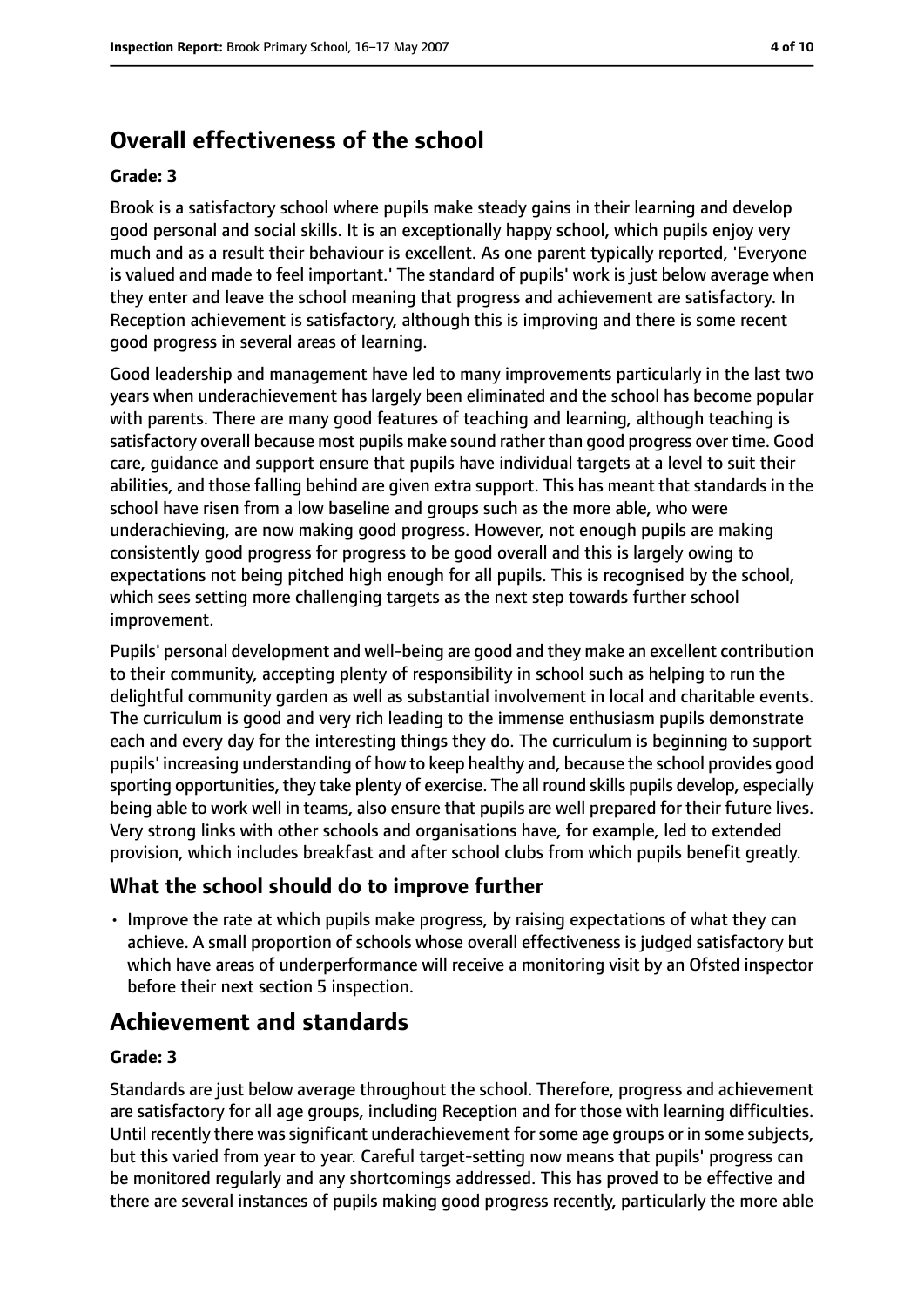pupils. Writing had been the weakest area but improved teaching strategies mean that pupils' writing is now at least satisfactory in all age groups. There are clear improvements in English, mathematics and science where more pupils every year are reaching or exceeding expected levels.

## **Personal development and well-being**

#### **Grade: 2**

Pupils have very positive attitudes to school, typically describing it as 'brilliant'. Attendance is average but above the local trend as the school has robust responses to absence. Pupils' significant involvement in the work of the school has included a strong contribution to developing the fascinating school grounds and they demonstrate a keen sense of responsibility.

Pupils' spiritual, moral, social and cultural development is good. Pupils have an excellent understanding of how to behave towards others and they show respect towards the environment. They are supported well in developing a good knowledge of different cultures and faiths. Pupils say that incidents of bullying are rare, and are promptly dealt with.

Pupils develop a broad range of skills including good social and teamwork skills and strong self-belief to prepare them well for the future, even though their literacy and numeracy are satisfactory. Most pupils have a good understanding of how to keep healthy and stay safe but school council members rightly identify that not enough pupils bring healthy break-time snacks.

## **Quality of provision**

#### **Teaching and learning**

#### **Grade: 3**

There are many good elements to teaching and learning despite the fact that it is satisfactory overall. In all lessons, activities are interesting and pupils really enjoy what they do. Teachers use information and communication technology (ICT) well to support understanding and work is planned well to help pupils make progress at a rate which suits them individually. Careful attention is paid to successfully encouraging pupils to work independently and in groups, thus developing good skills for the future. Teaching assistants are skilled in helping pupils understand what they must do to improve. The reason that pupils do not make more progress in lessons is because their individual targets and the work planned to meet them are often set at an average level of expectation. This puts a ceiling on what can be achieved over time and progress is satisfactory as a result. Good leadership has worked effectively to ensure that all teachers are now able to build learning systematically and more pupils are beginning to make good progress. For these pupils targets are more challenging so that they make faster progress in each lesson. One pupil reported, 'Phew, this work is hard, but I do like this school.'

## **Curriculum and other activities**

#### **Grade: 2**

Planning reflects the latest guidelines and in particular is supporting the steady and improving progress in Reception, literacy and numeracy. A revised cycle of topics addresses the needs of the mixed-age classes, providing for more systematic development of pupils' knowledge and understanding and more even progress from year to year.

The curriculum is rich and an interesting range of sports, arts, drama and visits are very popular with pupils. In addition, a strong personal, social, health and citizenship programme results in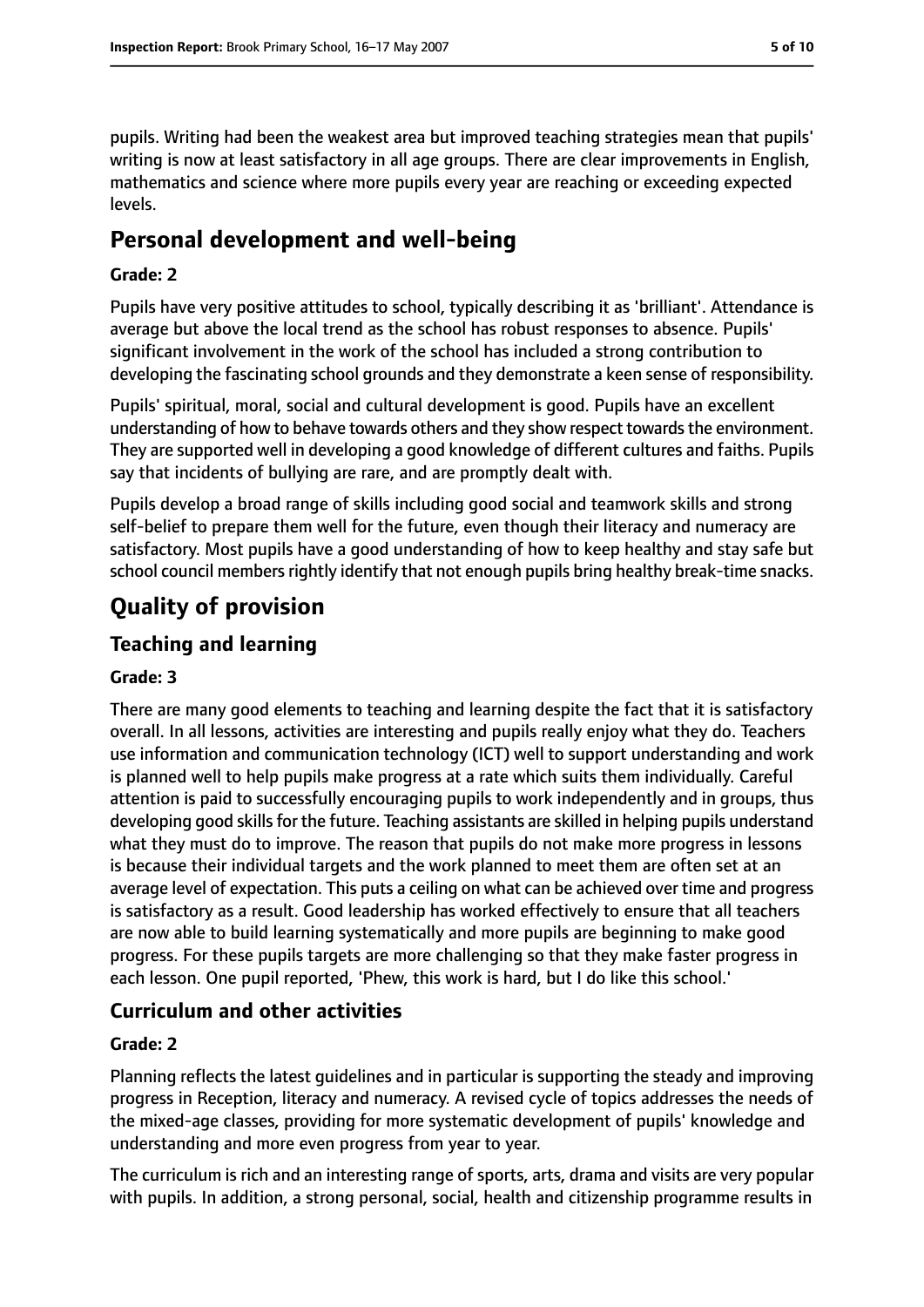pupils developing good personal skills. This all means that pupils develop into well-rounded young people. The outdoor areas provide an excellent, well used resource to support pupils' learning, from Reception through to Year 6. The curriculum is not yet fully effective in helping enough pupils make healthy eating choices. Links with other organisations and the local community are strong and, with the extended provision, which includes the local library on site, make a significant contribution to pupils' personal and academic development.

#### **Care, guidance and support**

#### **Grade: 2**

The school has developed robust systems for safeguarding pupils. Parents and pupils are confident to approach staff for help. Pupils are well supported in their personal development. For example, strong links with other agencies support the school's work in meeting the needs of pupils who are vulnerable. Pupils are prepared well for transfer to their next school. Pupils with learning difficulties also receive regular support to help them make suitable progress.

The school has a well organised system for ensuring that every pupil has targets suited to their needs which pupils and teachers fully understand. Pupils' progress towards these targets is thoroughly monitored and effective support given to those falling behind. The resulting progress is satisfactory rather than good because too often the targets do not aim high enough and so limit the progress the majority of pupils are able to make. Recent developments, whereby teachers refer to specific targets in their comments when marking work, are helping pupils gain a better understanding of what they have to do to improve.

## **Leadership and management**

#### **Grade: 2**

School leaders, including governors, have led a continuous drive for improvement from a time when standards were low and the progress pupils made was too frequently inadequate. At that stage the number of children on roll was falling and the building needed refurbishment. Since then a great deal has been achieved. A major success has been the rooting out of underachievement. The school environment is now delightful and the playground is truly outstanding. Community involvement and extended services are meeting the needs of the pupils and their families far more effectively and parents feel very positive about the school. The yearly increase in pupils reaching expected levels for their age and even exceeding them has been sustained. The capacity to improve is good.

Self-evaluation is satisfactory and, although the school understands its strengths and weaknesses well, recent actions taken have not yet led to progress and achievement being good overall. Nevertheless, improvements in pupils' writing skills and in progress for the more able pupils are significant achievements in the last twelve months. The school recognises that expectations and the targets set are not yet high enough for all pupils to make consistently good progress and now has all the right systems in place for raising standards further.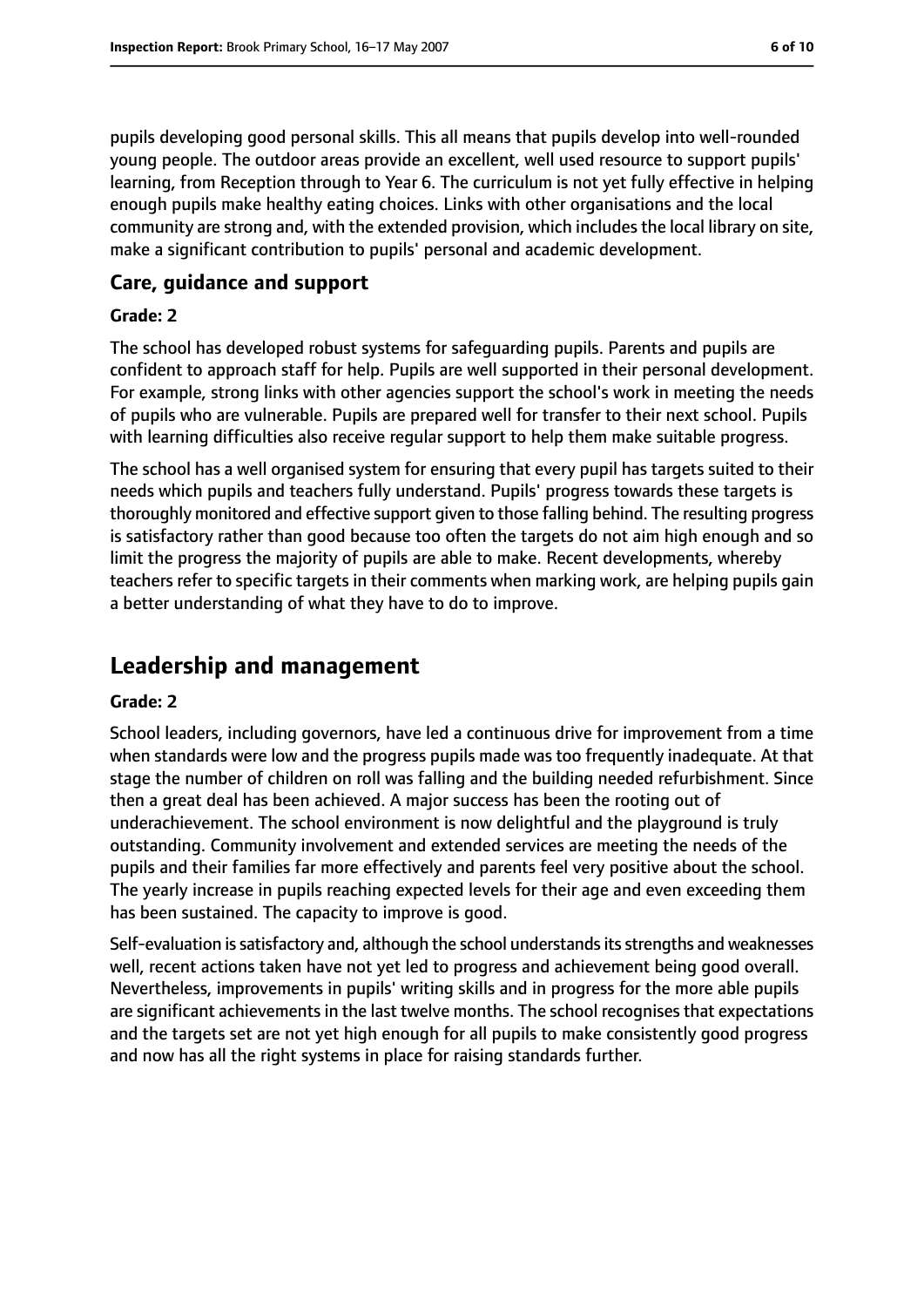**Any complaints about the inspection or the report should be made following the procedures set out in the guidance 'Complaints about school inspection', which is available from Ofsted's website: www.ofsted.gov.uk.**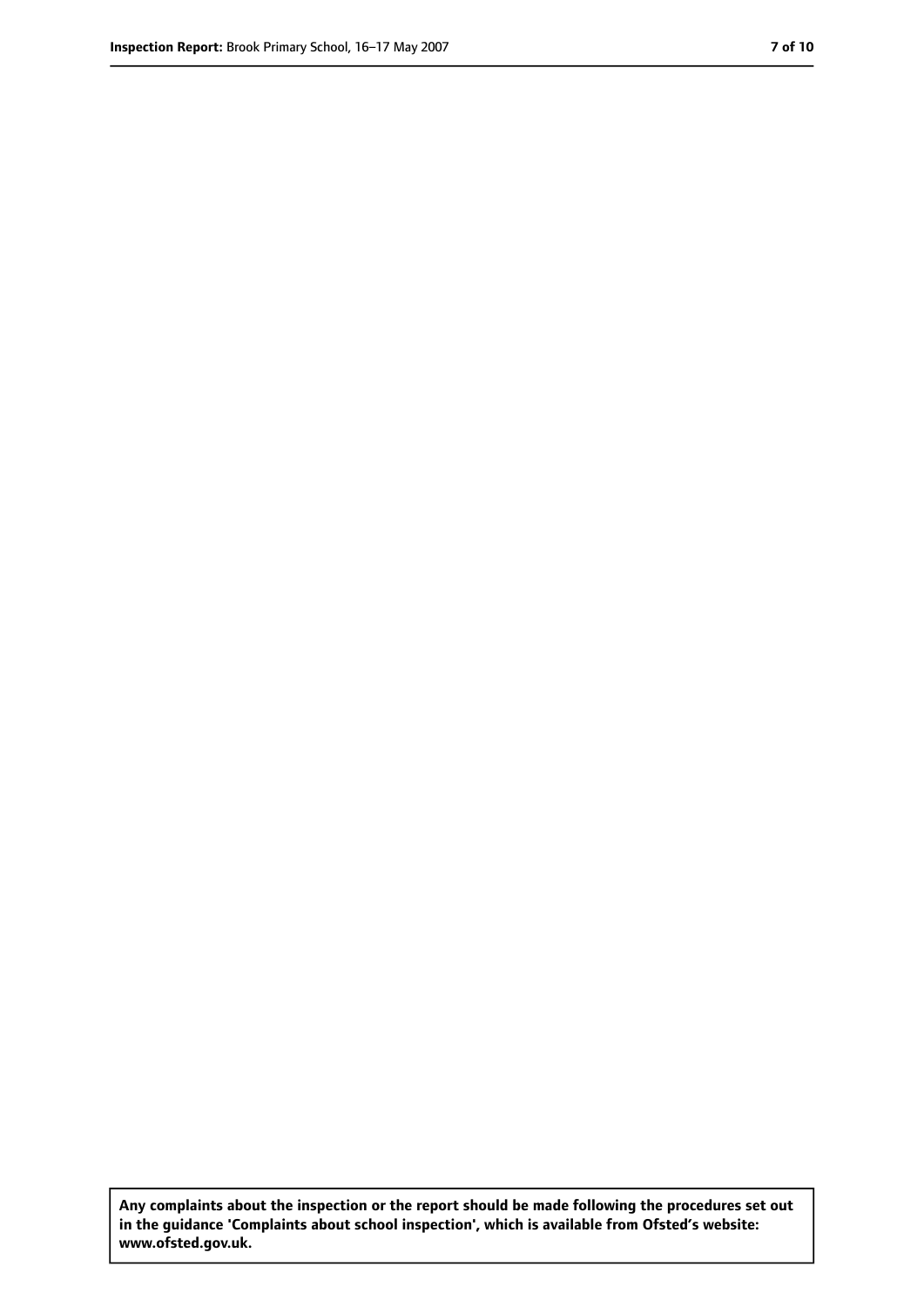#### **Annex A**

# **Inspection judgements**

| Key to judgements: grade 1 is outstanding, grade 2 good, grade 3 satisfactory, and grade 4 | <b>School</b>  |
|--------------------------------------------------------------------------------------------|----------------|
| inadeauate                                                                                 | <b>Overall</b> |

## **Overall effectiveness**

| How effective, efficient and inclusive is the provision of education, integrated<br>care and any extended services in meeting the needs of learners? |     |
|------------------------------------------------------------------------------------------------------------------------------------------------------|-----|
| How well does the school work in partnership with others to promote learners'<br>well-being?                                                         |     |
| The quality and standards in the Foundation Stage                                                                                                    |     |
| The effectiveness of the school's self-evaluation                                                                                                    |     |
| The capacity to make any necessary improvements                                                                                                      |     |
| Effective steps have been taken to promote improvement since the last<br>inspection                                                                  | Yes |

## **Achievement and standards**

| How well do learners achieve?                                                                               |  |
|-------------------------------------------------------------------------------------------------------------|--|
| The standards <sup>1</sup> reached by learners                                                              |  |
| How well learners make progress, taking account of any significant variations between<br>groups of learners |  |
| How well learners with learning difficulties and disabilities make progress                                 |  |

#### **Personal development and well-being**

| How good is the overall personal development and well-being of the<br>learners?                                  |  |
|------------------------------------------------------------------------------------------------------------------|--|
| The extent of learners' spiritual, moral, social and cultural development                                        |  |
| The behaviour of learners                                                                                        |  |
| The attendance of learners                                                                                       |  |
| How well learners enjoy their education                                                                          |  |
| The extent to which learners adopt safe practices                                                                |  |
| The extent to which learners adopt healthy lifestyles                                                            |  |
| The extent to which learners make a positive contribution to the community                                       |  |
| How well learners develop workplace and other skills that will contribute to<br>their future economic well-being |  |

## **The quality of provision**

| How effective are teaching and learning in meeting the full range of the<br>learners' needs?          |  |
|-------------------------------------------------------------------------------------------------------|--|
| How well do the curriculum and other activities meet the range of needs<br>and interests of learners? |  |
| How well are learners cared for, quided and supported?                                                |  |

 $^1$  Grade 1 - Exceptionally and consistently high; Grade 2 - Generally above average with none significantly below average; Grade 3 - Broadly average to below average; Grade 4 - Exceptionally low.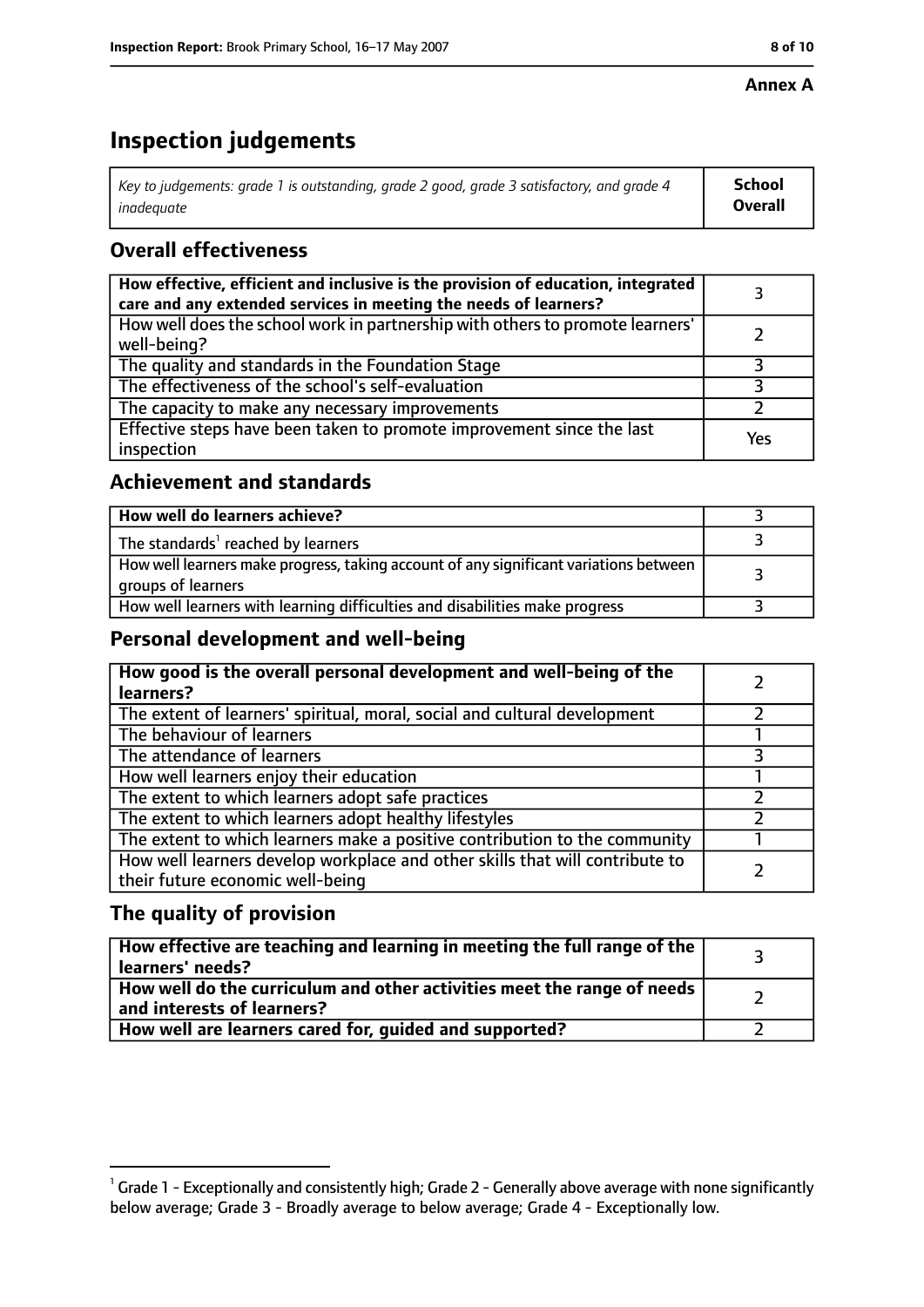# **Leadership and management**

| How effective are leadership and management in raising achievement<br>and supporting all learners?                                              |               |
|-------------------------------------------------------------------------------------------------------------------------------------------------|---------------|
| How effectively leaders and managers at all levels set clear direction leading<br>to improvement and promote high quality of care and education |               |
| How effectively performance is monitored, evaluated and improved to meet<br>challenging targets                                                 | 3             |
| How well equality of opportunity is promoted and discrimination tackled so<br>that all learners achieve as well as they can                     |               |
| How effectively and efficiently resources, including staff, are deployed to<br>achieve value for money                                          | 3             |
| The extent to which governors and other supervisory boards discharge their<br>responsibilities                                                  | $\mathcal{L}$ |
| Do procedures for safequarding learners meet current government<br>requirements?                                                                | Yes           |
| Does this school require special measures?                                                                                                      | No            |
| Does this school require a notice to improve?                                                                                                   | No            |